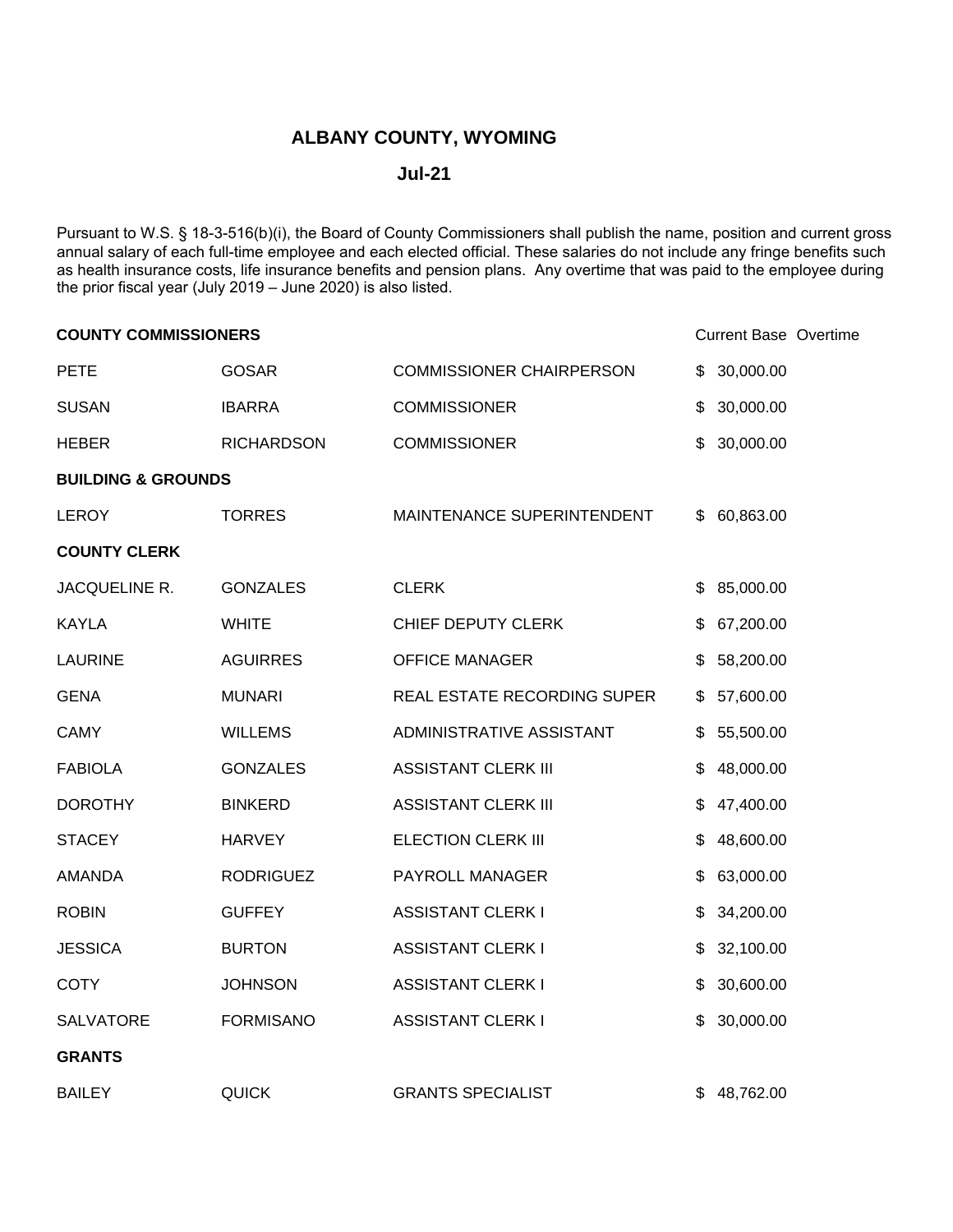| <b>ADAM</b>             | <b>WALES</b>      | <b>IT DIRECTOR</b>           | \$ | 85,000.00 |
|-------------------------|-------------------|------------------------------|----|-----------|
| <b>DAVID</b>            | <b>HARRIS</b>     | IT PROJECT MANAGER           | \$ | 70,058.00 |
| <b>BENJAMIN</b>         | STAAB             | <b>SYSTEM ADMINISTRATOR</b>  | \$ | 68,564.00 |
| <b>HUMAN RESOURCES</b>  |                   |                              |    |           |
| <b>CHRISTINA</b>        | <b>LEWIS</b>      | HUMAN RESOURCES DIRECTOR     | \$ | 85,000.00 |
| <b>COUNTY TREASURER</b> |                   |                              |    |           |
| <b>TRACY</b>            | <b>FLETCHER</b>   | <b>TREASURER</b>             | \$ | 85,000.00 |
| <b>SUNNY</b>            | <b>MADDEN</b>     | CHIEF DEPUTY TREASURER       | \$ | 52,800.00 |
| <b>LINDSEY</b>          | <b>WHITE</b>      | <b>ACCOUNTING CLERK</b>      | \$ | 40,800.00 |
| <b>BRIANNA</b>          | <b>SUMMERHAYS</b> | <b>ASSISTANT TREASURER I</b> | \$ | 34,800.00 |
| <b>LAUREN</b>           | <b>FOSSEN</b>     | <b>ASSISTANT TREASURER I</b> | \$ | 33,600.00 |
| <b>MIKAYLA</b>          | <b>STOCKS</b>     | <b>ASSISTANT TREASURER I</b> | \$ | 30,000.00 |
| <b>GENESIS</b>          | <b>SCHELL</b>     | <b>ASSISTANT TREASURER I</b> | \$ | 30,000.00 |
| <b>KAMERON</b>          | <b>SLATON</b>     | <b>ASSISTANT TREASURER I</b> | \$ | 30,000.00 |
| <b>COUNTY ASSESSOR</b>  |                   |                              |    |           |
| <b>GRANT C.</b>         | <b>SHOWACRE</b>   | <b>ASSESSOR</b>              | \$ | 85,000.00 |
| <b>CHELSIE</b>          | <b>MATHEWS</b>    | CHIEF DEPUTY ASSESSOR        | \$ | 67,800.00 |
| <b>KAREN</b>            | <b>BOWMAN</b>     | <b>GIS ANALYST</b>           | \$ | 60,900.00 |
| <b>BRANDACE</b>         | <b>PROULX</b>     | PROPERTY SPECIALIST II       | \$ | 42,300.00 |
| <b>MARCY</b>            | <b>LOE</b>        | PROPERTY SPECIALIST          | \$ | 35,400.00 |
| <b>HALLIE</b>           | <b>WACKER</b>     | FIELD APPRAISER III          | \$ | 42,900.00 |
| <b>NICHOLAS</b>         | <b>ROBINSON</b>   | <b>FIELD APPRAISER</b>       | S  | 33,600.00 |

MICHAELA SMITH FIELD APPRAISER \$ 30,000.00

LINDSAY REEVE PROPERTY SPECIALST \$ 34,500.00

AARON APPELHANS SHERIFF \$ 85,000.00

CHRISTOPHER ASHWORTH DETENTION DEPUTY \$ 50,500.00 \$ 631.54

**IT**

**COUNTY SHERIFF**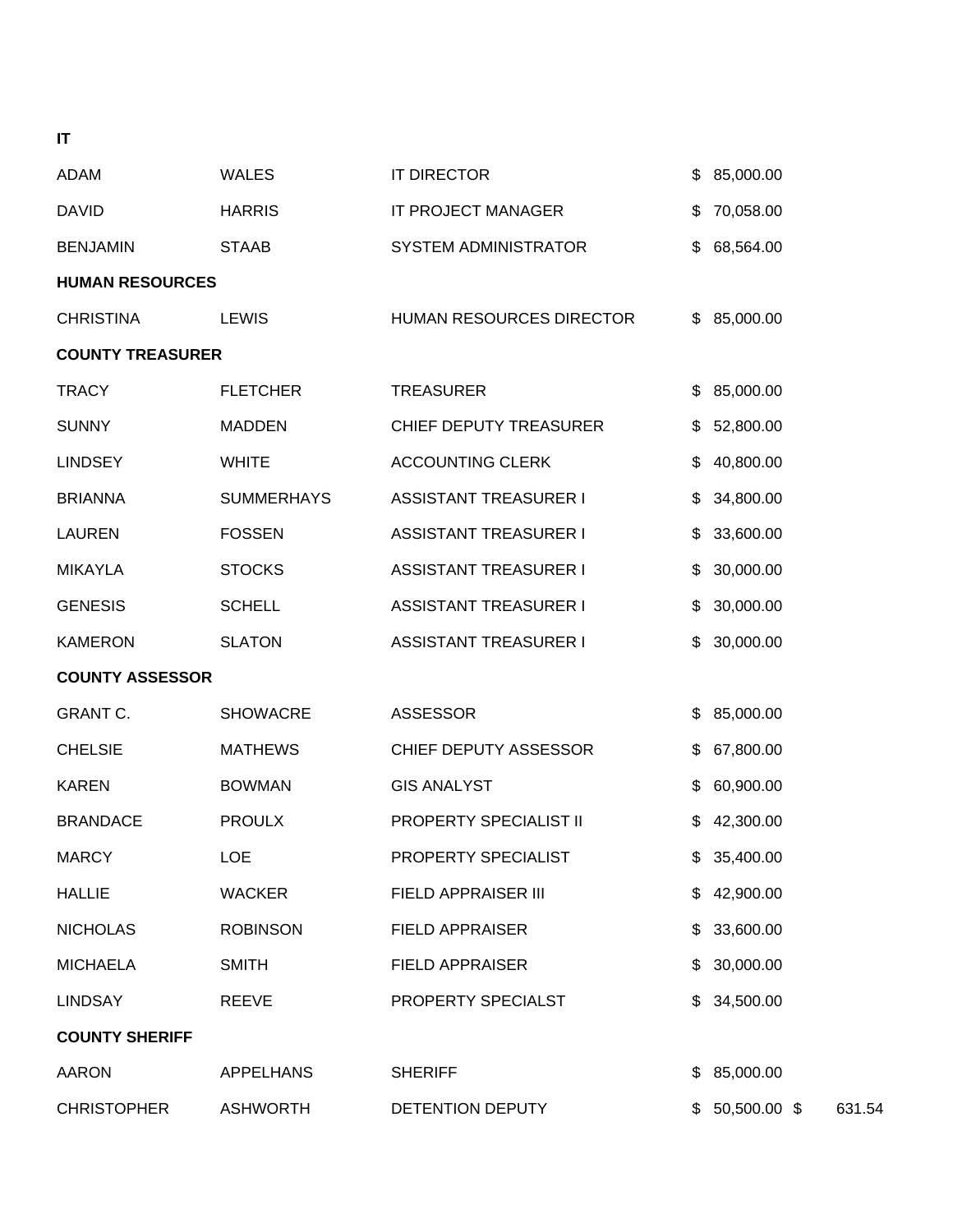| <b>DEKODA</b>   | <b>BARNETT</b>    | DETENTION DEPUTY                            | 50,500.00 \$       | 6,121.90  |
|-----------------|-------------------|---------------------------------------------|--------------------|-----------|
| <b>JOHN</b>     | <b>BEESTON</b>    | PATROL LIEUTENANT                           | \$<br>74,200.00 \$ | 2,630.93  |
| <b>MICHELLE</b> | <b>BLAIR</b>      | <b>COOK</b>                                 | \$<br>31,199.40 \$ | 483.00    |
| <b>RHIANNA</b>  |                   | BUTLER DE OLIVEIRA ASSISTANT OFFICE MANAGER | \$<br>45,000.00    |           |
| <b>BRENDON</b>  | <b>CURTIS</b>     | PATROL DEPUTY                               | \$<br>56,383.42 \$ | 9,065.97  |
| <b>ADAM</b>     | <b>DEAN</b>       | DETENTION DEPUTY                            | \$<br>53,906.77 \$ | 1,161.14  |
| <b>JOSHUA</b>   | <b>DEBREE</b>     | ADMINISTRATIVE LIEUTENANT                   | \$<br>80,900.00 \$ | 233.37    |
| <b>CHANDA</b>   | <b>DOUGHERTY</b>  | DETENTION DEPUTY                            | \$<br>50,000.00    |           |
| <b>MATTHEW</b>  | <b>FERGUSON</b>   | DETENTION SERGEANT                          | \$<br>61,500.00 \$ | 3,151.94  |
| <b>YESENIA</b>  | <b>FLOREZ</b>     | <b>DETENTION DEPUTY</b>                     | \$<br>50,000.00    |           |
| <b>JAMES</b>    | <b>FOERSTER</b>   | <b>COOK</b>                                 | 31,199.40 \$       | 336.00    |
| <b>AARON</b>    | <b>GALLEGOS</b>   | PATROL DEPUTY                               | \$<br>55,284.26 \$ | 8,297.11  |
| <b>ZEBULON</b>  | <b>GLADNEY</b>    | PATROL DEPUTY                               | \$<br>52,330.20 \$ | 6,248.39  |
| <b>JAMES</b>    | <b>HANOVER</b>    | DETENTION DEPUTY                            | \$<br>50,000.00 \$ | 2,034.05  |
| <b>NATHAN</b>   | <b>HAYES</b>      | DETENTION DEPUTY                            | \$<br>50,500.00 \$ | 3,481.99  |
| <b>REBECCA</b>  | <b>HAYES</b>      | <b>OFFICE MANAGER</b>                       | \$<br>48,000.00 \$ | 91.73     |
| NATHANIEL       | <b>HILL</b>       | DETENTION DEPUTY                            | \$<br>50,000.00 \$ | 4,068.89  |
| <b>JEREMY</b>   | <b>HUSTON</b>     | PATROL SERGEANT                             | \$<br>62,100.00 \$ | 11,430.21 |
| <b>CARLEE</b>   | <b>HUTCHINSON</b> | DETENTION DEPUTY                            | \$<br>50,500.00 \$ | 1,974.26  |
| <b>RAQUEL</b>   | <b>KOPECK</b>     | DETENTION DEPUTY                            | \$50,000.00        |           |
| <b>REBECKA</b>  | <b>LUBBERS</b>    | PATROL DEPUTY                               | $$51,005.00$ \$    | 7,732.07  |
| <b>KEVIN</b>    | <b>LUNDAHL</b>    | PATROL DEPUTY                               | \$<br>55,284.26 \$ | 5,373.33  |
| <b>NICHOLAS</b> | <b>MCGLOCKLIN</b> | PATROL SERGEANT                             | 61,800.00 \$       | 6,394.41  |
| <b>JEFFREY</b>  | <b>MCKINNEY</b>   | PATROL SERGEANT                             | 62,400.00 \$       | 5,953.96  |
| <b>TIMOTHY</b>  | <b>MENDOZA</b>    | DETENTION DEPUTY                            | \$<br>50,500.00 \$ | 4,250.05  |
| <b>WILLIAM</b>  | <b>MEYER</b>      | DETECTIVE SERGEANT                          | \$<br>69,900.00 \$ | 831.75    |
| <b>GUY</b>      | <b>MORROW</b>     | PATROL DEPUTY                               | $$5,284.26$ \$     | 8,953.15  |
| <b>DAMIAN</b>   | <b>OLAVESON</b>   | DETENTION DEPUTY                            | \$50,000.00        |           |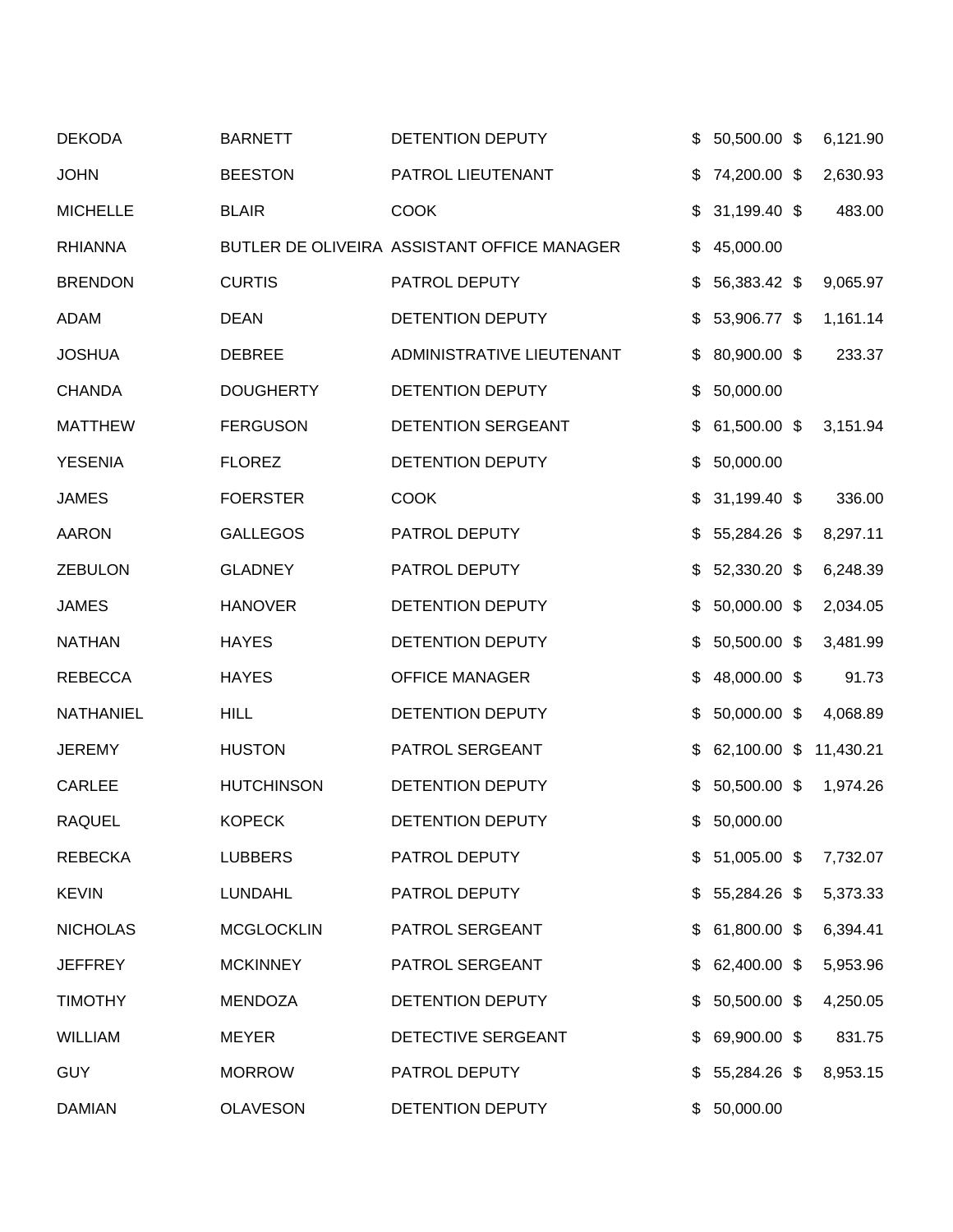| <b>DARAN</b>                | <b>OLAVESON</b>  | PATROL DEPUTY                  | \$ | 52,850.50 \$ 10,946.49 |          |
|-----------------------------|------------------|--------------------------------|----|------------------------|----------|
| <b>EUGENE</b>               | <b>OLSON</b>     | DETENTION MAINTENANCE          | \$ | 46,000.00              |          |
| <b>MICHELLE</b>             | <b>PERUE</b>     | <b>EVIDENCE CUSTODIAN</b>      | \$ | 30,000.00 \$           | 326.27   |
| <b>NICHOLAS</b>             | <b>PETER</b>     | DETENTION DEPUTY               | \$ | 50,000.00 \$           | 4,647.72 |
| JAY                         | <b>PEYTON</b>    | PATROL SERGEANT                | \$ | 61,800.00 \$           | 7,796.43 |
| <b>RICKY</b>                | <b>PULS</b>      | DETENTION SERGEANT             | \$ | 62,100.00 \$           | 1,136.58 |
| <b>DREW</b>                 | <b>SEIDL</b>     | PATROL DEPUTY                  | \$ | 51,515.05 \$           | 6,749.70 |
| <b>ADAM</b>                 | <b>SHEETS</b>    | PATROL DEPUTY                  | \$ | 51,005.00 \$           | 4,713.99 |
| <b>DOMINIQUE</b>            | <b>SMITH</b>     | <b>COOK</b>                    | \$ | 31,199.40              |          |
| <b>KODY</b>                 | <b>SMITH</b>     | <b>DETENTION DEPUTY</b>        |    | 51,005.00 \$           | 3,817.56 |
| <b>MARY JO</b>              | <b>SMITH</b>     | <b>COOK</b>                    | \$ | 31,199.40 \$           | 165.75   |
| <b>TIMOTHY</b>              | <b>TAYLOR</b>    | DETENTION DEPUTY               | S  | 59,528.93 \$           | 2,657.80 |
| <b>NICOLE</b>               | <b>TRAMPE</b>    | <b>DETENTION LIEUTENANT</b>    | \$ | 73,899.96 \$           | 5,660.01 |
| <b>ERIC</b>                 | <b>VIGIL</b>     | DETENTION SERGEANT             | \$ | 62,700.00 \$           | 5,951.05 |
| <b>EDWARD</b>               | <b>VON HOENE</b> | DETENTION DEPUTY               |    | 50,500.00 \$           | 3,248.21 |
| <b>VACANT POSITIONS</b>     |                  | DETENTION DEPUTY               | \$ | 50,000.00              |          |
| <b>COUNTY ATTORNEY</b>      |                  |                                |    |                        |          |
| <b>E KURT</b>               | <b>BRITZIUS</b>  | COUNTY & PROSECUTING ATTORNEY  | \$ | 95,000.00              |          |
| TY                          | <b>PETERSON</b>  | <b>DEPUTY ATTORNEY</b>         |    | 75,000.00              |          |
| <b>JOEL</b>                 | <b>DEFEBAUGH</b> | DEPUTY ATTORNEY                |    | \$73,000.00            |          |
| <b>JENNIFER</b>             | <b>CURRAN</b>    | DEPUTY ATTORNEY                |    | \$72,500.00            |          |
| <b>HALEY</b>                | <b>RICHARDS</b>  | DEPUTY ATTORNEY                |    | 55,000.00              |          |
| <b>SAUNDRA</b>              | <b>CHAVEZ</b>    | <b>LEGAL ASSISTANT</b>         |    | 55,300.00              |          |
| <b>TY'LENE</b>              | <b>JACKSON</b>   | <b>LEGAL ASSISTANT</b>         | \$ | 52,000.00              |          |
| LAURA                       | <b>CUNDY</b>     | <b>LEGAL ASSISTANT</b>         |    | 49,000.00              |          |
| <b>VACANT</b>               |                  | <b>DISCOVERY ASSISTANT</b>     |    |                        |          |
| <b>CRIME VICTIM WITNESS</b> |                  |                                |    |                        |          |
| <b>BECKY</b>                | <b>FARLEY</b>    | <b>VICTIM WITNESS ATTORNEY</b> |    | \$85,000.00            |          |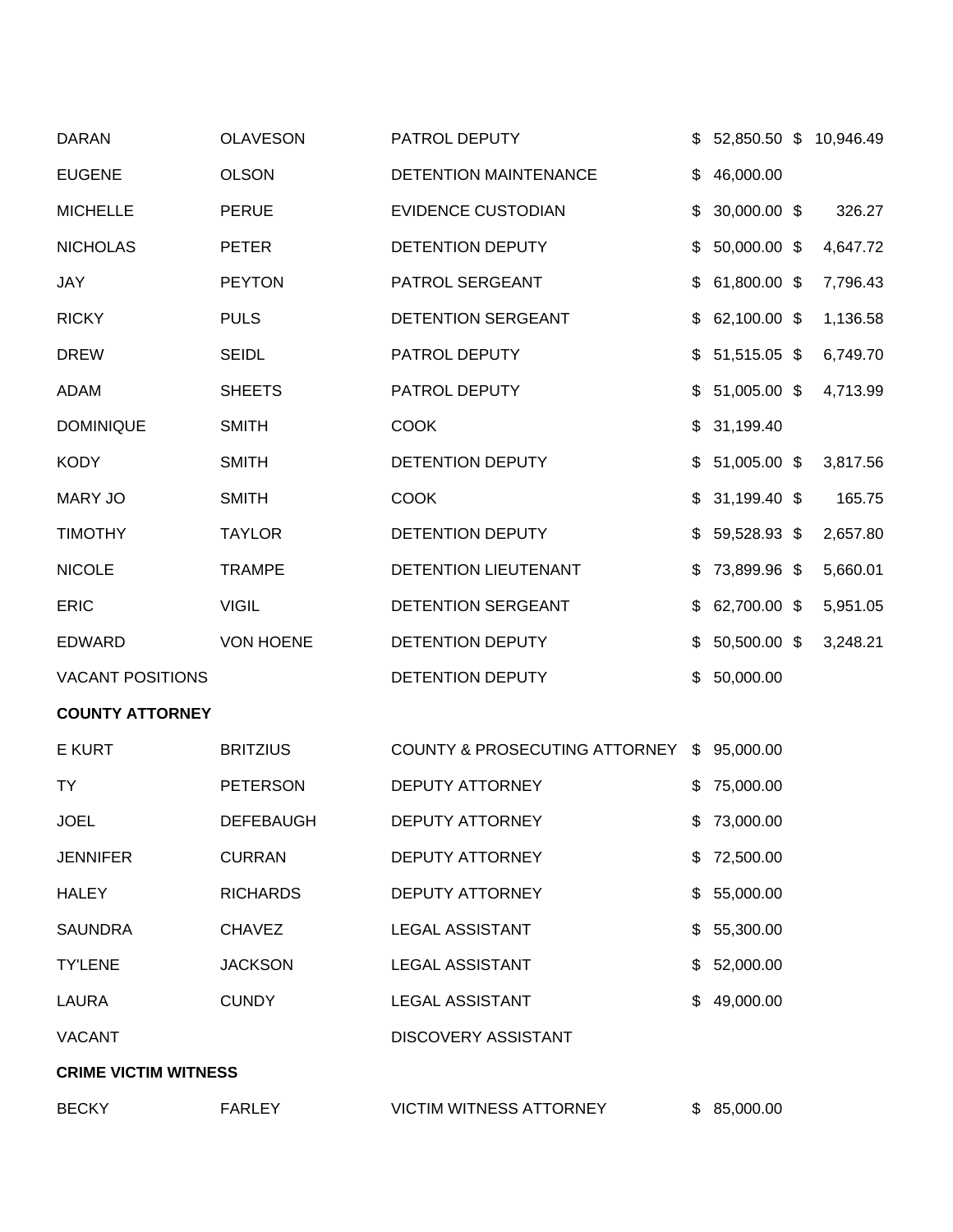| <b>FAWN</b>                           | <b>JOHNSON</b>                            | <b>VICTIM WITNESS COORDINATOR</b> | \$<br>55,000.00 |
|---------------------------------------|-------------------------------------------|-----------------------------------|-----------------|
| <b>KAROLYN</b>                        | <b>HACKBARTH</b>                          | <b>VICTIM WITNESS COORDINATOR</b> | \$<br>45,000.00 |
| <b>GRACE</b>                          | <b>RIEDESEL</b>                           | <b>VICTIM WITNESS COORDINATOR</b> | \$<br>39,000.00 |
| <b>COUNTY PLANNER</b>                 |                                           |                                   |                 |
| <b>DAVID</b>                          | <b>GERTSCH</b>                            | <b>PLANNING DIRECTOR</b>          | \$<br>85,000.00 |
| <b>JOSEPH</b>                         | <b>WILMES</b>                             | <b>ASSISTANT PLANNER</b>          | \$<br>48,547.00 |
| <b>JOREY</b>                          | <b>UNVERZAGT</b>                          | ADDRESS COORDINATOR               | \$<br>38,000.00 |
| <b>JENNA</b>                          | <b>STRAIN</b>                             | <b>OFFICE MANAGER</b>             | \$<br>34,439.96 |
| <b>COUNTY CORONER</b>                 |                                           |                                   |                 |
| <b>JENNIFER</b>                       | <b>GRAHAM</b>                             | <b>CORONER</b>                    | \$<br>45,000.00 |
| <b>COOPERATIVE EXTENSION</b>          |                                           |                                   |                 |
| <b>SARAH</b>                          | <b>GONZALEZ</b>                           | ADMINISTRATIVE ASSISTANT          | \$32,500.00     |
| <b>COUNTY CLERK OF DISTRICT COURT</b> |                                           |                                   |                 |
| <b>STACY</b>                          | LAM                                       | CLERK OF DISTRICT COURT           | \$<br>85,000.00 |
| <b>MICHELLE</b>                       | <b>TRABING</b>                            | CHIEF DEPUTY                      | \$<br>62,700.00 |
| <b>CATHERINE</b>                      | <b>ROYBAL</b>                             | <b>OFFICE MANAGER</b>             | \$<br>61,800.00 |
| <b>DWAIN</b>                          | <b>STREETER</b>                           | <b>DEPUTY II</b>                  | \$<br>45,570.00 |
| <b>DARCI</b>                          | <b>BOYD</b>                               | <b>DEPUTY I</b>                   | \$<br>38,600.00 |
| <b>BRANDY</b>                         | <b>THOMAS</b>                             | <b>DEPUTY I</b>                   | \$<br>31,800.00 |
|                                       | <b>COURT SUPERVISED TREATMENT PROGRAM</b> |                                   |                 |
| <b>REBECCA</b>                        | <b>PIERSCH</b>                            | <b>COURT SUPERVISED TREATMENT</b> | \$<br>75,000.00 |
| <b>CLAIRE</b>                         | <b>FLAHERTY</b>                           | <b>CASE MANGER</b>                | \$57,000.00     |
| <b>JACOB</b>                          | <b>FOURMAN</b>                            | <b>CASE MANGER</b>                | \$<br>45,000.00 |
| <b>COUNTY ROAD &amp; BRIDGE</b>       |                                           |                                   |                 |
| <b>JAMES</b>                          | <b>FISHER</b>                             | <b>SUPERINTENDENT</b>             | \$<br>85,000.00 |
| JOHN A.                               | <b>LEAZENBY</b>                           | <b>EQUIPMENT OPERATOR III</b>     | \$<br>53,664.12 |
| <b>RANDY</b>                          | <b>DERR</b>                               | <b>EQUIPMENT OPERATOR III</b>     | \$<br>49,900.32 |
| <b>RAMON</b>                          | SANDOVAL                                  | <b>EQUIPMENT OPERATOR II</b>      | 45,217.44       |
| <b>EUGENE</b>                         | <b>BUDNICK</b>                            | <b>EQUIPMENT OPERATOR II</b>      | \$<br>44,660.40 |
| <b>RONNY</b>                          | <b>NEWKIRK</b>                            | <b>EQUIPMENT OPERATOR I</b>       | 43,932.00       |